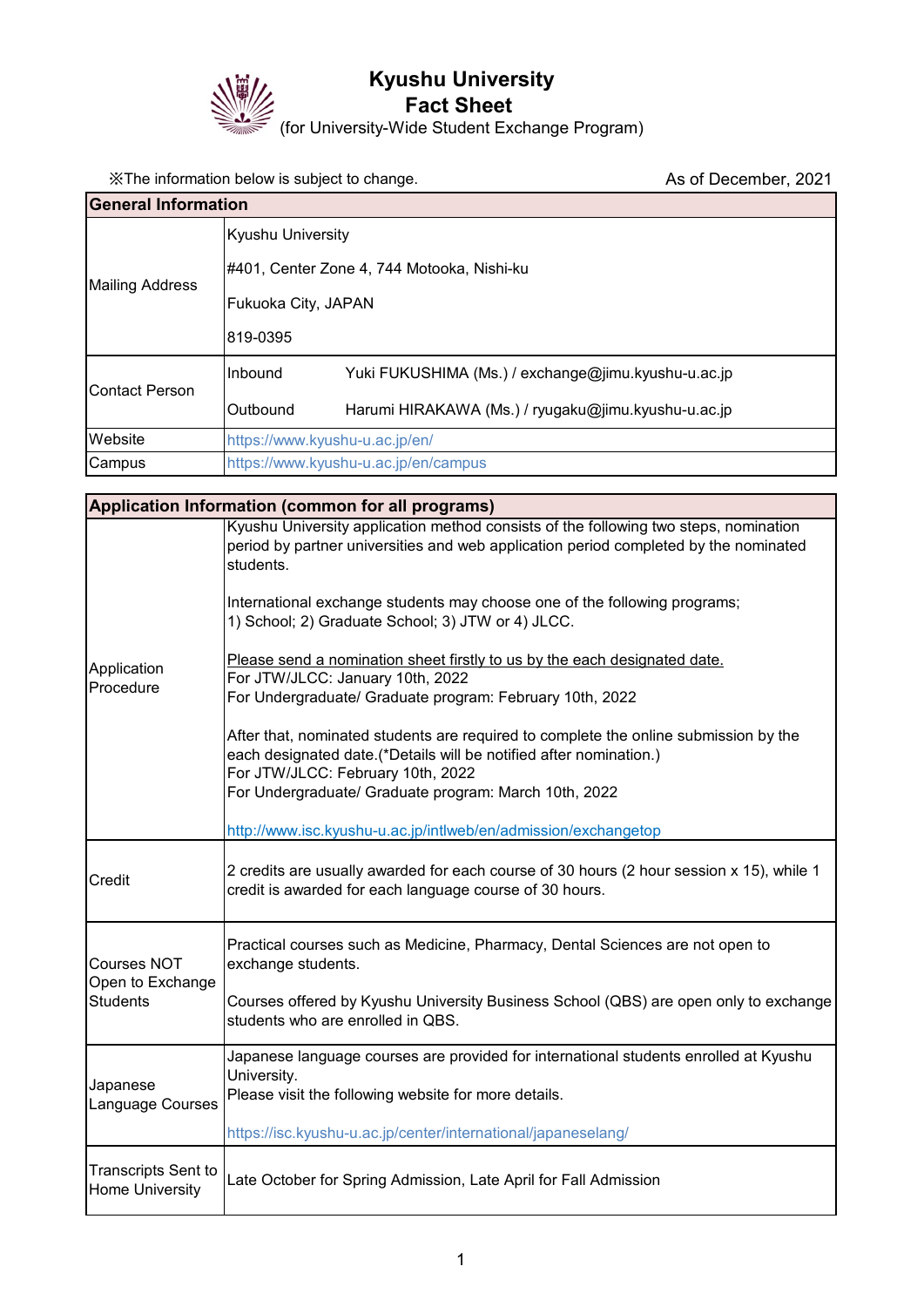| <b>Application Information for Schools and Graduate Schools</b> |                                                                                                                                                                                                                                                                                                                                                                                                                                                                                                                                                                                                                                                                                                                                                                                                                                                                                                                                                                                                                                                                                                                                                                                                                                                                                        |  |
|-----------------------------------------------------------------|----------------------------------------------------------------------------------------------------------------------------------------------------------------------------------------------------------------------------------------------------------------------------------------------------------------------------------------------------------------------------------------------------------------------------------------------------------------------------------------------------------------------------------------------------------------------------------------------------------------------------------------------------------------------------------------------------------------------------------------------------------------------------------------------------------------------------------------------------------------------------------------------------------------------------------------------------------------------------------------------------------------------------------------------------------------------------------------------------------------------------------------------------------------------------------------------------------------------------------------------------------------------------------------|--|
| Eligibility                                                     | • Applicants must have studied at least 1 year in the degree program of home university.<br>· Required GPA 3.2/4.0 *Refer to the page 4.<br>• Undergraduate students for Schools. Graduate students for Graduate Schools<br>[For those who wish to study in Japanese]<br>JLPT N1 or Level 1<br>[For those who wish to study in English]<br>· TOEFL IBT 79, IELTS 6.0 or equivalent<br>A score of TOEFL iBT or IELTS is preferable. However, we may accept one of the certificates listed<br>below as an alternative.<br>1) Cambridge English: First (FCE) Grade B<br>2) CEFR (Common European Framework of Reference for Languages): average grade of B2<br>3) DAAD Scholarships: Qualified Applicant (B2 or equivalent)<br>*TOEIC or EF-SET(https://www.efset.org/) Certificate is unacceptable.<br>Also, if any of the following conditions apply, applicants are exempt from submitting a certificate of<br>English proficiency:<br>1) An applicant who is currently enrolled in an undergraduate/graduate program at a university in<br>one of the countries listed below.<br>2) An applicant who completed high school or university education in one of the countries listed<br>below.<br>Australia, Canada, New Zealand, South Africa, Singapore, United Kingdom, United States |  |
| Website                                                         | https://www.kyushu-u.ac.jp/en/faculty/undergraduate/                                                                                                                                                                                                                                                                                                                                                                                                                                                                                                                                                                                                                                                                                                                                                                                                                                                                                                                                                                                                                                                                                                                                                                                                                                   |  |
| Campus                                                          | Ito Campus, Ohashi Campus, Chikushi Campus or Hospital Campus                                                                                                                                                                                                                                                                                                                                                                                                                                                                                                                                                                                                                                                                                                                                                                                                                                                                                                                                                                                                                                                                                                                                                                                                                          |  |
| Language in Use                                                 | Japanese<br>XThere are courses conducted in English at School of Engineering, School of Agriculture, School<br>of Interdisciplinary Science & Innovation and all graduate school. However, please be sure to check<br>if there are enough English courses to take before application since there are no or very limited<br>number of courses in some study filed.<br>Courses are available in English→ http://www.isc.kyushu-u.ac.jp/intlweb/en/student/english                                                                                                                                                                                                                                                                                                                                                                                                                                                                                                                                                                                                                                                                                                                                                                                                                        |  |
| Syllabus                                                        | https://www.kyushu-u.ac.jp/en/education/class/learning/syllabus/department                                                                                                                                                                                                                                                                                                                                                                                                                                                                                                                                                                                                                                                                                                                                                                                                                                                                                                                                                                                                                                                                                                                                                                                                             |  |
| Academic Calendar                                               | https://www.kyushu-u.ac.jp/en/education/schedule/                                                                                                                                                                                                                                                                                                                                                                                                                                                                                                                                                                                                                                                                                                                                                                                                                                                                                                                                                                                                                                                                                                                                                                                                                                      |  |
| <b>Exchange Period</b>                                          | 1 year (April-March), 1 year (October-September), 1 Semester (April- September), 1 Semester<br>(October- March) *QBS offers only 1 Semester (October- March)                                                                                                                                                                                                                                                                                                                                                                                                                                                                                                                                                                                                                                                                                                                                                                                                                                                                                                                                                                                                                                                                                                                           |  |
| <b>Nomination Deadline</b>                                      | September 30 for Spring Admission, February 10 for Fall Admission                                                                                                                                                                                                                                                                                                                                                                                                                                                                                                                                                                                                                                                                                                                                                                                                                                                                                                                                                                                                                                                                                                                                                                                                                      |  |
| <b>Application Deadline</b>                                     | October 15 for Spring Admission, March 10 for Fall Admission                                                                                                                                                                                                                                                                                                                                                                                                                                                                                                                                                                                                                                                                                                                                                                                                                                                                                                                                                                                                                                                                                                                                                                                                                           |  |
| <b>Selection Result</b>                                         | Late December for Spring Admission, Late June for Fall Admission                                                                                                                                                                                                                                                                                                                                                                                                                                                                                                                                                                                                                                                                                                                                                                                                                                                                                                                                                                                                                                                                                                                                                                                                                       |  |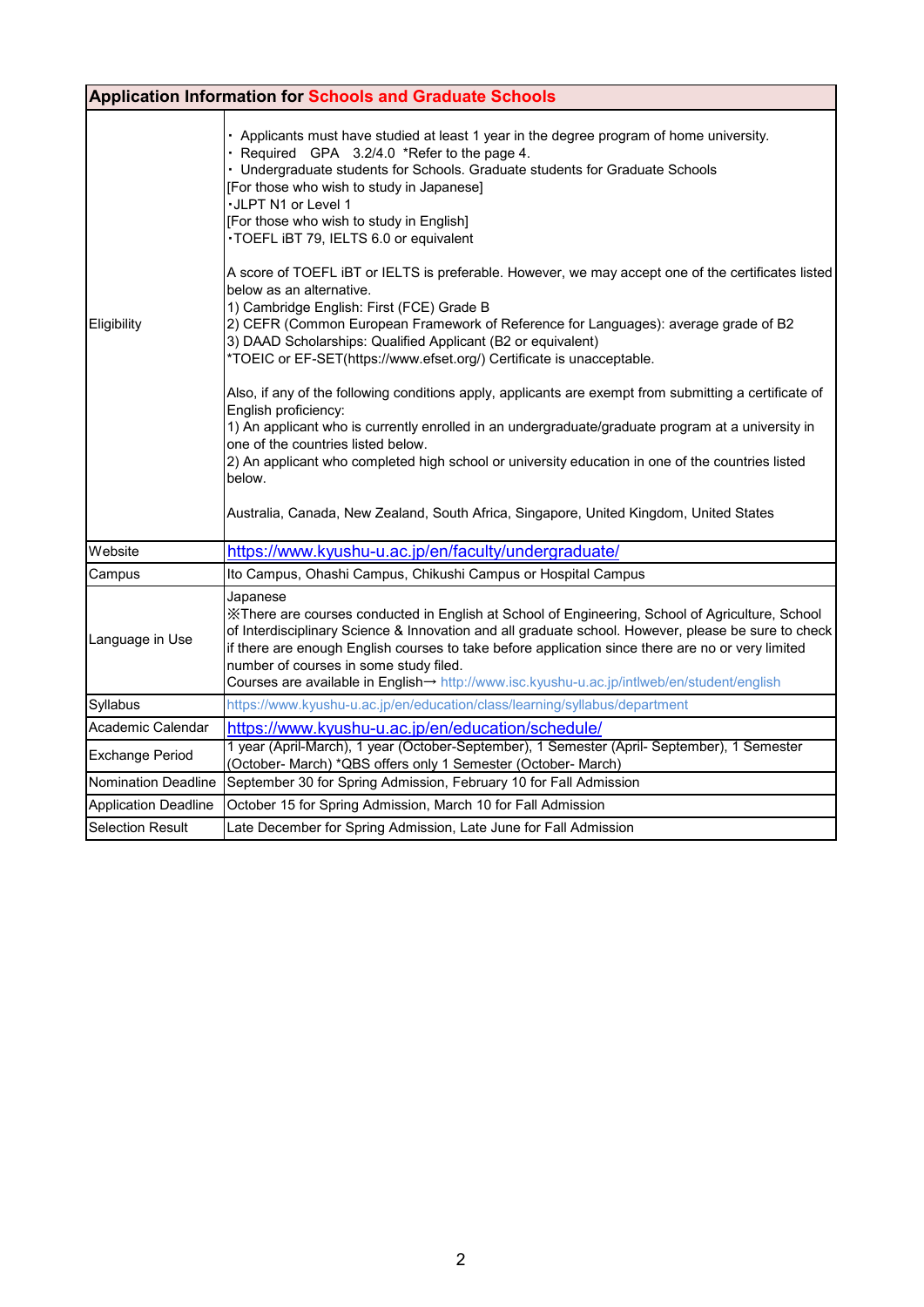|                                       | Application Information for Japan in Today's World (JTW)                                                                                                                                                                                                                                                                                                                                                                                                                                                                                                                                                                                                                                                                                                                                                                                                                                                                                                                                                                                                                                                                                                                               |                    |            |
|---------------------------------------|----------------------------------------------------------------------------------------------------------------------------------------------------------------------------------------------------------------------------------------------------------------------------------------------------------------------------------------------------------------------------------------------------------------------------------------------------------------------------------------------------------------------------------------------------------------------------------------------------------------------------------------------------------------------------------------------------------------------------------------------------------------------------------------------------------------------------------------------------------------------------------------------------------------------------------------------------------------------------------------------------------------------------------------------------------------------------------------------------------------------------------------------------------------------------------------|--------------------|------------|
| Eligibility                           | · Applicants must have studied at least 1 year in the degree program of home university.<br>· Required GPA 3.2/4.0 *Refer to the page 4.<br>· Undergraduate student (Postgraduate students may apply, but should bear in mind that JTW is<br>designed for undergraduate students, who are given priority in admission.)<br>· TOEFL IBT 79, IELTS 6.0 or equivalent<br>[NOTE]<br>A score of TOEFL IBT or IELTS is preferable. However, we may accept one of the certificates listed<br>below as an alternative.<br>1) Cambridge English: First (FCE) Grade B<br>2) CEFR (Common European Framework of Reference for Languages): average grade of B2<br>3) DAAD Scholarships: Qualified Applicant (B2 or equivalent)<br>*TOEIC or EF-SET(https://www.efset.org/) Certificate is unacceptable.<br>Also, if any of the following conditions apply, applicants are exempt from submitting a certificate of<br>English proficiency:<br>1) An applicant who is currently enrolled in an undergraduate/graduate program at a university in<br>one of the countries listed below.<br>2) An applicant who completed high school or university education in one of the countries listed<br>below. |                    |            |
| Website                               | http://www.isc.kyushu-u.ac.jp/jtw/                                                                                                                                                                                                                                                                                                                                                                                                                                                                                                                                                                                                                                                                                                                                                                                                                                                                                                                                                                                                                                                                                                                                                     | Campus             | Ito Campus |
| Number of Exchange<br><b>Students</b> | ヮ<br>(Please confirm in advance)                                                                                                                                                                                                                                                                                                                                                                                                                                                                                                                                                                                                                                                                                                                                                                                                                                                                                                                                                                                                                                                                                                                                                       | Language in<br>Use | English    |
| Academic Calendar                     | http://www.isc.kyushu-u.ac.jp/jtw/program                                                                                                                                                                                                                                                                                                                                                                                                                                                                                                                                                                                                                                                                                                                                                                                                                                                                                                                                                                                                                                                                                                                                              |                    |            |
| <b>Exchange Period</b>                | 1 year (October-July), 1 Semester (October-February), 1 Semester (April-July)                                                                                                                                                                                                                                                                                                                                                                                                                                                                                                                                                                                                                                                                                                                                                                                                                                                                                                                                                                                                                                                                                                          |                    |            |
| <b>Nomination Deadline</b>            | January 10 (Fall Admission), September 30 (Spring Admission)                                                                                                                                                                                                                                                                                                                                                                                                                                                                                                                                                                                                                                                                                                                                                                                                                                                                                                                                                                                                                                                                                                                           |                    |            |
| <b>Application Deadline</b>           | February 10 (Fall Admission), October 15 (Spring Admission)                                                                                                                                                                                                                                                                                                                                                                                                                                                                                                                                                                                                                                                                                                                                                                                                                                                                                                                                                                                                                                                                                                                            |                    |            |
| <b>Selection Result</b>               | Late April or Early May (Fall Admission), Early December (Spring Admission)                                                                                                                                                                                                                                                                                                                                                                                                                                                                                                                                                                                                                                                                                                                                                                                                                                                                                                                                                                                                                                                                                                            |                    |            |
|                                       |                                                                                                                                                                                                                                                                                                                                                                                                                                                                                                                                                                                                                                                                                                                                                                                                                                                                                                                                                                                                                                                                                                                                                                                        |                    |            |

| <b>Application Information for Japanese Language and Culture Courses (JLCC)</b> |                                                                                                                                                                                                                                                             |                    |            |
|---------------------------------------------------------------------------------|-------------------------------------------------------------------------------------------------------------------------------------------------------------------------------------------------------------------------------------------------------------|--------------------|------------|
| Eligibility                                                                     | Applicants must have studied at least 1 year in the degree program of home university.<br>Undergraduate students whose major is Japanese studies at home institution.<br>Required GPA 3.2/4.0 *Refer to the page 4.<br>JLPT N1 *JLPT N2 would be acceptable |                    |            |
| Website                                                                         | http://www.isc.kyushu-u.ac.jp/jlcc/en/                                                                                                                                                                                                                      | Campus             | Ito Campus |
| Number of Exchange<br><b>Students</b>                                           | 2<br>(Please confirm in advance)                                                                                                                                                                                                                            | Language in<br>Use | Japanese   |
| Academic Calendar                                                               | http://www.isc.kyushu-u.ac.jp/jlcc/en/courses                                                                                                                                                                                                               |                    |            |
| <b>Exchange Period</b>                                                          | 1 year (October-August)                                                                                                                                                                                                                                     |                    |            |
| Nomination Deadline                                                             | January 10                                                                                                                                                                                                                                                  |                    |            |
| <b>Application Deadline</b>                                                     | February 10                                                                                                                                                                                                                                                 |                    |            |
| <b>Selection Result</b>                                                         | Middle of April (Fall Admission)                                                                                                                                                                                                                            |                    |            |